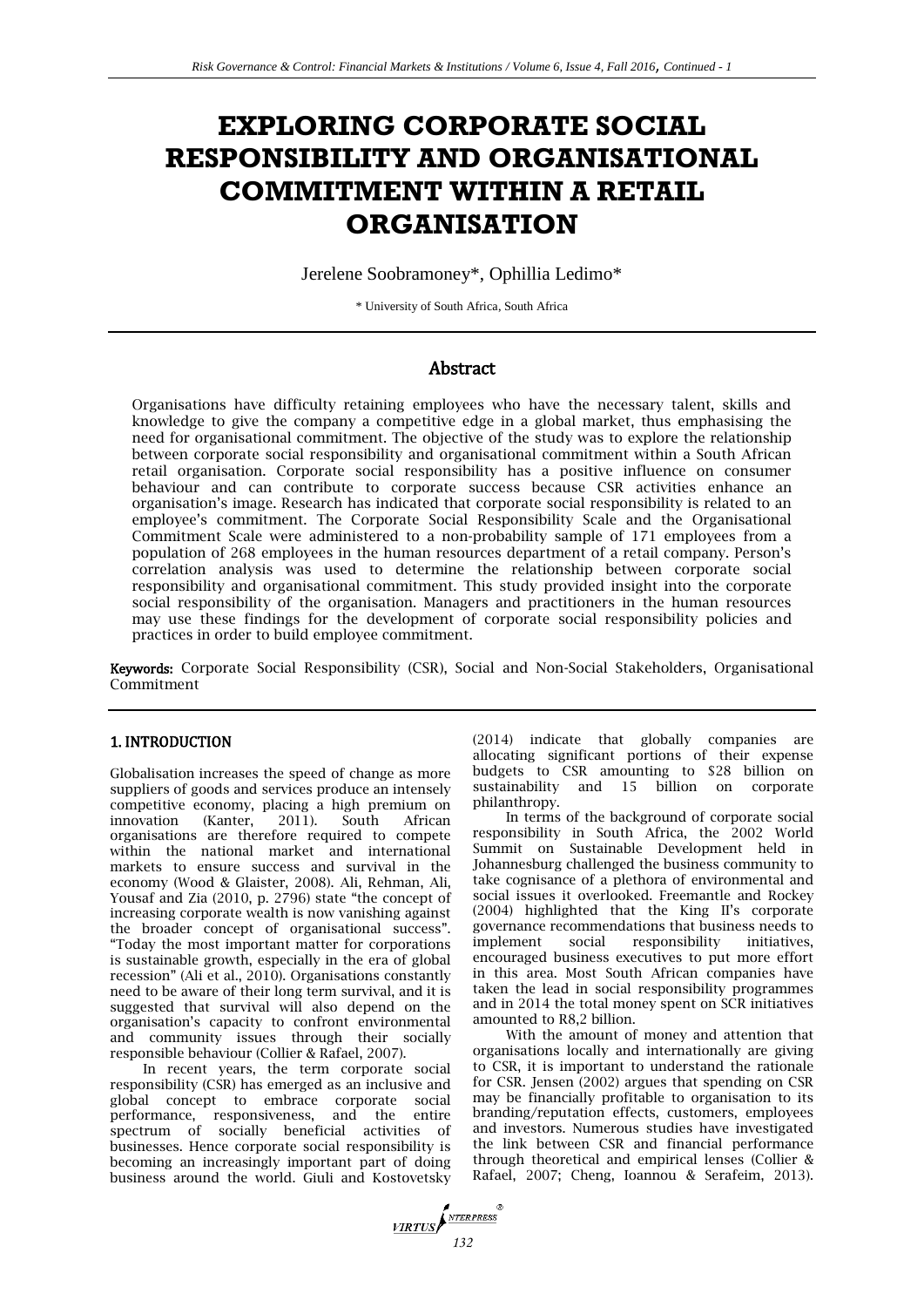Most research findings seem to confirm that CSR initiatives do have a positive impact on the financial performance of an organisation.

Despite this large amount of attention, a fundamental question remains unanswered: does CSR have an effect on employees' performance, attitudes and retention within the organisation? There is a gap in terms of the extant research available to give a definitive answer to this question in a South African context. In this paper the focus is therefore on the benefits of CSR initiatives in improving employees' attitudes towards their organisations, especially their commitment to the organisation. It is against this background that the quest of this article is to contribute to this emerging literature that investigates the relation between corporate social responsibility and organisational commitment in a South African retail organisation. Unlike prior studies that mainly focused only the financial performance of organisations with CSR initiatives.

# 2. LITERATURE REVIEW

# 2.1. Corporate Social Responsibility (CSR)

Recent research on corporate social responsibility (CSR) has persuaded organisations to assign substantial resources to the welfare of the community (Ali et al., 2010). Collier and Rafael (2007) argue that society and stakeholders of the organisation consider CSR to be important in alleviating social and environmental problems. CSR is beneficial for society since its fundamental actions are focused on creating positive social change such as ensuring the equality of employees within an organisation, reducing the organisation's negative impact on the environment, and supporting people or communities in need (Aguilera, Rupp, Williams & Ganapathi, 2007). CSR also shows that an economic advantage can be considered an important motivator (Turker, 2009a). Organisations which engage in CSR increase their competitive advantage, as their investments in CSR benefit them by attracting the best talent which, in turn, leads to the organisation's greater success (Orlitzky, Siegal & Waldman, 2011).

According to Aguilera et al. (2007), organisations should guarantee that the wealth they produce will be used to help the less fortunate in society. Collier and Rafael (2007) further explain that the employee's perceptions of CSR largely depend on the CSR being visibly socially responsible and ethical so as to achieve positive social outcomes. Following this reasoning, it seems plausible to suggest that if an employee is committed to an organisation, the employee will exert all efforts to match the organisation's values such as CSR. Then CSR investments will in turn be rewarded by organisational success, which, turning full circle, will provide rewards to the employee. CSR also has the influence to strengthen its relationships with different stakeholders, including investors, government, customers, suppliers, and employees (Turker, 2009b). While committed employees are critical for success, as they are the building blocks of any organisation, it is the perceptions of CSR held by stakeholders within the organisation that's could arguably be considered most relevant, since stakeholders will ultimately be affected by an organisation's CSR practices (Dawkins & Ngunjiri, 2008; Turker, 2009a). The stakeholder theory is utilised as a means through which organisations may identify the different groups that they are responsible to (Moir, 2001). Therefore the perceptions that employees have of the organisation's CSR are likely to affect the attitudes of those employees toward matters such as retention and organisational commitment. According to Turker (2009b), stakeholders of CSR can be grouped into four categories, namely social and nonsocial stakeholders, employees, customers, and government.

## 2.2. Organisational Commitment (OC)

Meyer and Allen's (1991, p. 67) attitudinal definition views organisational commitment as "a psychological state that (a) characterises the employee's relationship with the organisation, and (b) has implications for the decision to continue membership in the organisation". Porter, Steers, Mowday and Boulian (1974), as well as Rashid, Sambasivan and Johari (2003), support this view that organisational commitment is not just about a positive attitude which will result in greater effort being exerted by the employee on behalf of the organisation, but will also result in the employee wanting to remain at and be involved in that organisation.

Meyer and Herscovitch (2001) define commitment as a energy that connects an employee to an action plan that is important to achieving a particular goal. Commitment encourages related behaviours that will result in positive goal outcomes, the benefits of these outcomes will then come full circle to reinforce employee commitment to the organisation. Over the last decade, research on commitment has established two findings (a) that commitment can adopt various forms and (b) that commitment can be focussed towards various aims such as task, team, customer, etc. (Meyer et al., 2004).

Luthans (2008) concurs, stating that employees are committed to an organisation if they have a strong aspiration to stay on as a member of that specific organisation, a motivation to exert high levels of effort the organisation's behalf, a definite belief in, and acceptance of, the goals and values deemed important within the organisation. The common factors in the definition of organisational commitment are that it is an attitude which employees hold which affects their behaviour in the organisation. It can result in the acceptance of the organisation's goals, missions and values, which in turn make the employees want to exert effort in order to achieve those goals. Meyer and Allen's (1991) definition of organisational commitment was used as the basis for this study and identifies feelings of identification, attachment and loyalty to the organisation.

The model of organisational commitment is based on a definition which consists of affective, normative and continuance commitment (Meyer 1997). These three dimensions describe different ways in which organisational commitment develops, as well as the implications for employee behaviour. The model has received considerable empirical

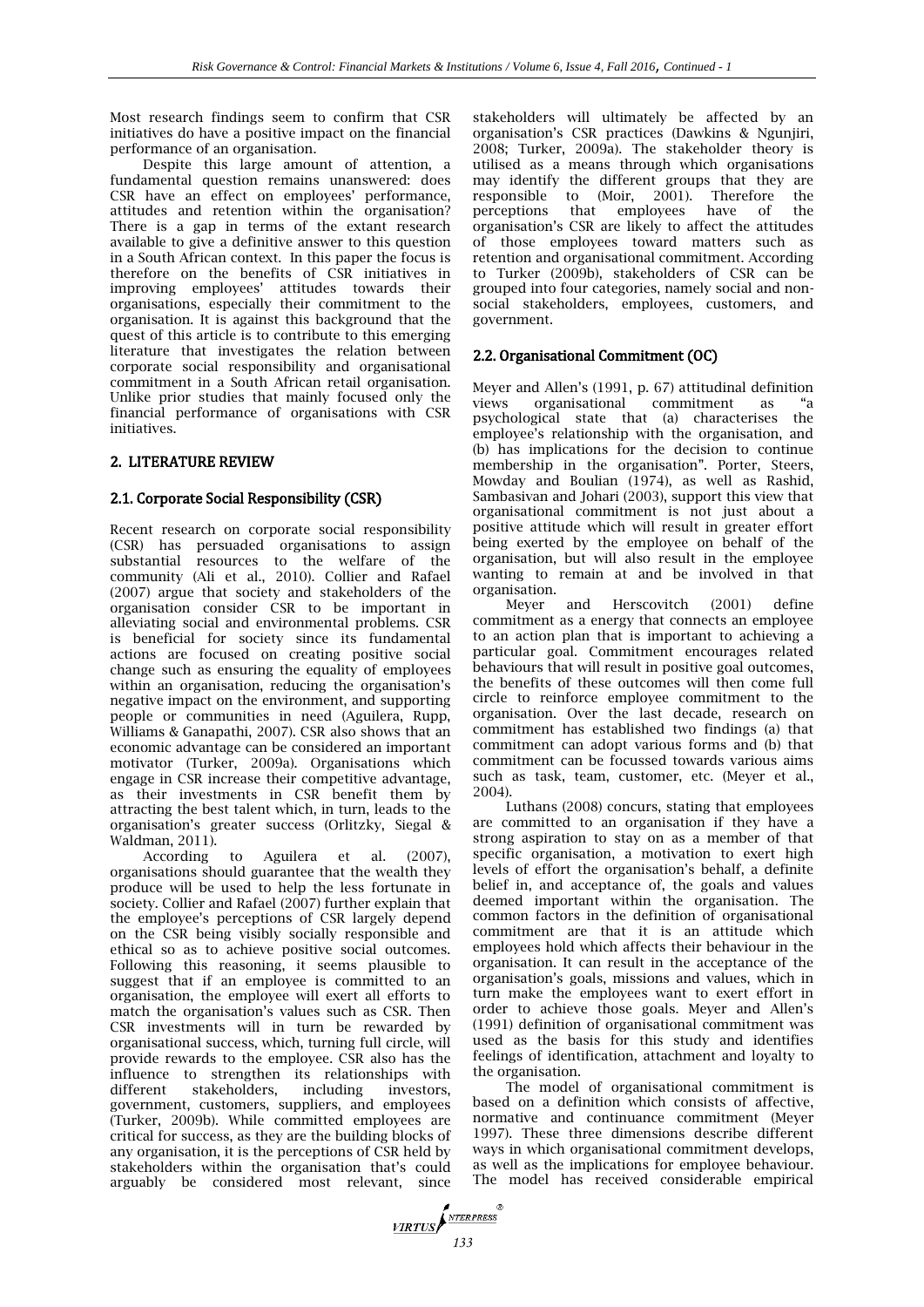support (Meyer, Stanley, Herscovitch & Topolnytsky, 2002). Affective commitment represents an employee's emotional attachment to, identification with and participation in the organisation (Meyer & Allen, 1997). Continuance commitment refers to the employee's awareness of the costs that are associated with leaving the organisation (Meyer & Allen, 1997). Normative commitment reflects the feeling of obligation to stay with an organisation (Meyer & Allen, 1997).

## 2.3. Theoretical Link Between Corporate Social Responsibility and Organisational Commitment

There appears to be a relationship between corporate social responsibility and organisational commitment in particular circumstances, and this study was conducted to establish if there is a relationship between corporate social responsibility and organisational commitment in a South African retail organisation. Sufficient research is available on the effects of corporate social responsibility on employee organisational commitment in South Africa (Ali et al., 2010).

The following discussion of the link between corporate social responsibility and commitment is based on international rather than local research. Research suggests that corporate social responsibility enhances employee commitment levels within the organisation, because CSR interventions include activities focusing on the welfare of employees and their families. Other studies, including those by Moskowitz (1972), Greening and Turban (2000), Peterson (2004), and Dawkins (2004), have established that corporate social involvement has a two-fold benefit firstly attracting motivated prospective employees and secondly improving the commitment level of existing employees. Brammer et al. (2007) argue that CSR increases employee organisational commitment. Showing that organisations can enhance their employees' organisational commitments by promoting social activities such as, working towards an improved environment, recognising the needs of the community and satisfying them, becoming concerned about employee welfare, providing and producing high quality service/products for customers, and complying with government policies and regulations whilst adhering to the legal framework (Brammer et al., 2007). According to the social identity theory, expectations may be placed on CSR to contribute confidently towards the recruitment, retention and motivation of employees, as employees identify strongly with positive organisational values (Peterson, 2004).

Organisational commitment can therefore be developed by perceptions from employees, and not exclusively by organisational objectives such as the corporate social performance. Knox and Maklan (2006) indicate that CSR initiatives decrease employee turnover and thus promote organisational commitment. The benefits of CSR and its impact on organisational commitment were marked in a study by Peterson (2004), which highlighted the fact that CSR and commitment are related. The relationship is considered to be more significant for employees who deem CSR to be important. It may be argued that turnover is the opposite of organisational commitment; therefore, high levels of commitment are associated with low turnover intention and, consequently, high intention to stay (Peterson, 2004).

The future holds many challenges for the overall retail industry as resource shortages, climate change, demographic change, new technologies, and systemic shifts in the global economy affect business, customers and the world in ways businesses find hard to anticipate, let alone prepare for (Anderson, 2010). Anderson (2010) states that all areas of energetic industries in the various regions will be affected, from suppliers of raw materials to manufacturers and even designers, and right through to big brands and niche retail outlets. These insightful changes will eventually question the wellknown business models used by organisations (Anderson, 2010). While the retail industry supplies great benefits to consumers, going further than just fashion to express identity, create comfort, embrace creativity and connecting global shopping, reasonably every industry also has a negative impact; within retail particularly such as exploiting factory workers, generating cast-off fashion or even wasting resources and promoting unsustainable consumption (Anderson, 2010). Anderson (2010, p. 4) therefore challenges organisations "to look beyond immediate benefits and use their collective power to work to create the kind of positive world we'd all like to be living in by 2025".

The research objective of this study was to explore the relationship between corporate social responsibility and organisational commitment within a retail organisation. With the above considerations as a basis, this research study aims to add value not only to the South African retail organisation but to the international literature in this area as follows:

 Providing an exploratory view of the organisation's HR employees' commitments as well as their perceptions of the retail organisation corporate social responsibility initiatives.

 Using this information, to improve the retail organisation's development and implementation plans for motivating employees by driving its CSR programmes and thereby influencing organisational commitment for staff retention purposes.

#### 3. RESEARCH DESIGN AND METHOD

#### 3.1. Research Approach

A quantitative, cross-sectional survey design was used. A cross-sectional survey design gathers data at one point in time from one sample in order to represent the larger population (Hall, 2008).

#### 3.2. Population and Sample

A sample of 286 HR professional employees, who are permanent staff members, was selected to participate in the online survey. The online survey link was personally administered via email at a retail organisation's head office in South Africa. A nonprobability sample of 171 employees responded to the survey, yielding a response rate of 59.8%. The total population of this study consisted of 286 respondents in the HR department. The researcher belonged to this department in the retail organisation, therefore was able to obtain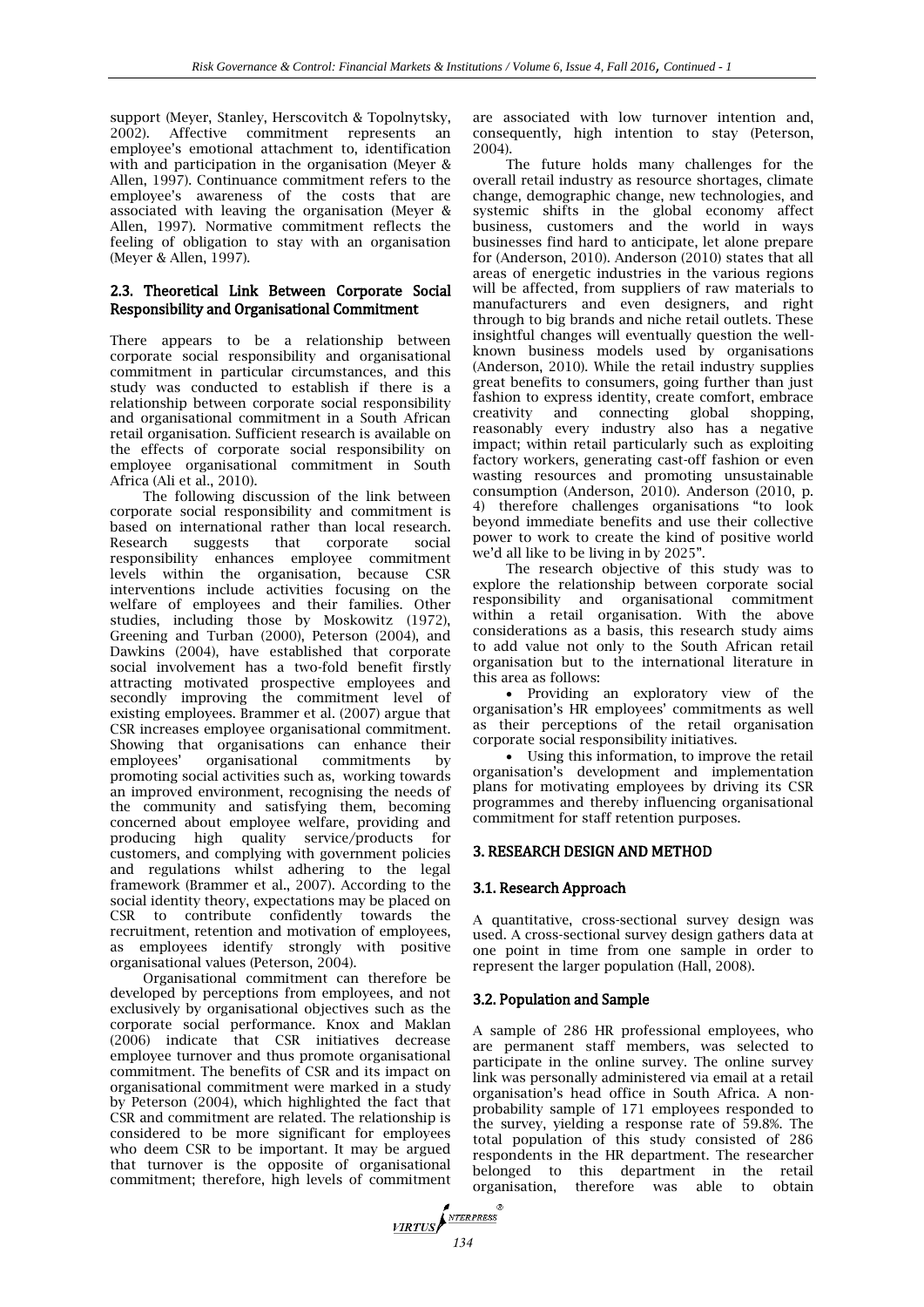permission to conduct the research with this specific group. Table 1 reflects the respondents' biographical details.

Descriptive data such as skewness was examined to determine whether the distribution is symmetrical or asymmetrical, while kurtosis was considered to examine the nature of the data (Huck, 2009). The data set was found to be valid within the given parameters of skewness and kurtosis of +1.00 and -1.00 (Huck, 2009). The sample consisted of 33.3% (n = 57) men and 66.7% (n = 114) women. Of the respondents,  $35.7%$  ( $n = 61$ ) consisted of black<br>African respondents with coloured people African respondents with coloured representing 24.6% (n = 42); Indians 27.5% (n = 47), and 12.3% ( $n = 21$ ) white respondents. Table 1 also indicates that most of the respondents,  $77.8\%$  (n = 133), were above 31 years of age;  $17\%$  (n = 30) were between the ages of 26 and 30 years; and 4.7% ( $n =$ 8) were between the ages of 18 and 25 years.

**Table 1.** Respondents' biographical details  $(n = 171)$ 

| <b>Variable</b>               | N   | %    |  |  |  |  |
|-------------------------------|-----|------|--|--|--|--|
| Gender                        |     |      |  |  |  |  |
| Male                          | 57  | 33.3 |  |  |  |  |
| Female                        | 114 | 66.7 |  |  |  |  |
| Ethnicity                     |     |      |  |  |  |  |
| <b>Black African</b>          | 61  | 35.7 |  |  |  |  |
| Coloured                      | 42  | 24.6 |  |  |  |  |
| Indian                        | 47  | 27.5 |  |  |  |  |
| White European                | 21  | 12.3 |  |  |  |  |
| Age                           |     |      |  |  |  |  |
| 18-25 years                   | 8   | 4.7  |  |  |  |  |
| $26-30$ years                 | 30  | 17.5 |  |  |  |  |
| 31 years plus                 | 133 | 77.8 |  |  |  |  |
| <b>Tenure at Organisation</b> |     |      |  |  |  |  |
| Between 2-5 years             | 61  | 35.7 |  |  |  |  |
| Less than 2 years             | 20  | 11.7 |  |  |  |  |
| More than 5 years             | 90  | 52.6 |  |  |  |  |

Finally, Table 1 shows that  $52.6\%$  (n = 90) of the respondents had worked for the organisation from one to five years;  $35.7\%$  (n = 61) had two to five years working experience; and  $11\%$  (n = 20) had been with the organisation less than two years.

#### 3.3. Research Questionnaires

The instrument to measure employees' perceptions of the CSR actions of the organisation was developed by Turker (2009b) and is called the Corporate Social Responsibility Scale (CSRS). The scale contains 17 items and includes almost every characteristic of CSR, including responsibility to social and non-social stakeholders, employees, customers, and government. The instrument is a five-point Likert scale (1 Strongly Disagree and 5 for Strongly Agree). Turker (2009b) developed the scale from multiple viewpoints including legal, environment, employee and ethics which has been adapted and applied in the data analysis. Turker (2009b) used an exploratory survey to create items for the CSR scale; these items were then refined through group discussion, and a second pilot survey was then utilised to observe the validity of the scale. Thus an adaptation of Turker's (2009b) scale is used as it presents a multidimensional representation of CSR, namely the organisation's stakeholders, and specifically its social and non-social stakeholders, employees, customers, and government.

Meyer and Allen's (1997) Organisational Commitment Scale (OCS) measures the three components of organisational commitment, namely affective, continuance and normative. OCS has 24 structured items or statements, with eight dimensions measuring each type of commitment. A seven-point Likert-type scale is used to measure the commitment dimensions. Meyer and Allen (1997) found the internal consistencies vary between 0.85 for affective, 0.79 for continuance and 0.73 for normative. The overall reliability exceeds 0.70 (Meyer & Allen, 1997). The construct validity of the OCS is based on the fact that the dimensions correlate as predicted with proposed antecedent variables, such as personality, experience and demographic factors, and situational variables such as task interdependence, job involvement and work group attachment (Meyer & Allen, 1997).

The organisation's Executive Manager of Learning & Organisational Effectiveness was consulted in order to obtain permission to conduct the study with the HR group. Further permission was obtained in writing from the HR executive to do the study with the HR group at the South African head office. Both questionnaires were administered in the form of an online survey. A survey link was then sent to each member of the HR group along with information about the purpose of the study, and also covered ethical considerations including confidentiality and anonymity of responses. Both the CSR and OCS are self-administered questionnaires and could therefore be completed online without supervision. An informed consent page was built into the online survey and respondents had to click "yes" to consent in order to start the survey.

#### 3.4. Statistical Analysis

The reliability of the questionnaires used was assessed using Cronbach's alpha coefficient. The Cronbach's alpha coefficient measures internal consistency, which indicates the degree to which the measuring instrument items are consistent in the construct it is attempting to measure. Bryman and Bell (2007) propose that once Cronbach's alpha has been computed, it will produce a value that varies

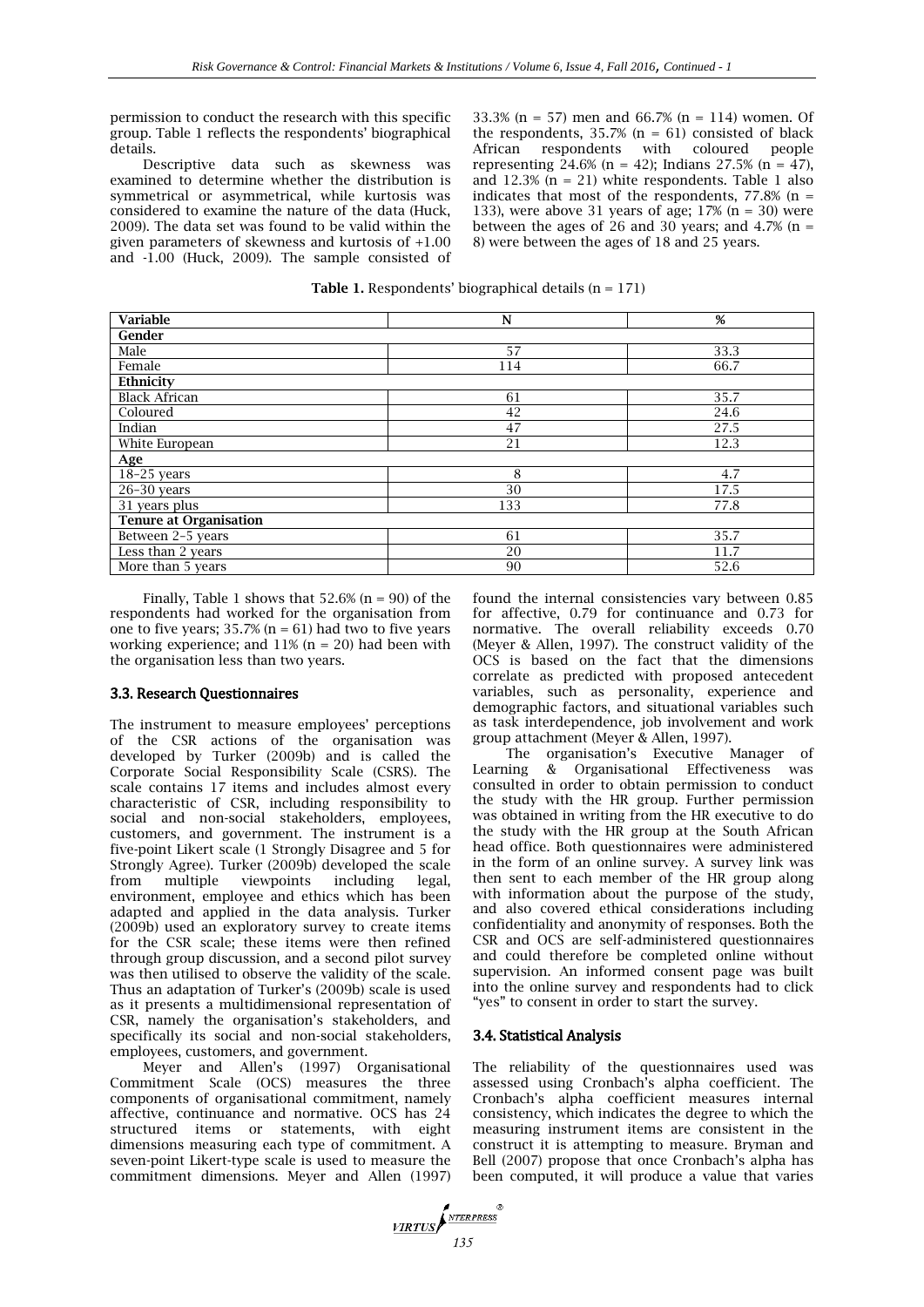between 1 (representing perfect internal reliability) and 0 (representing no internal consistency). The values 0.80 and 0.70 are typically used as a cut-off point for a good level of internal reliability. In this study, a score of 0.70 was used as a cut-off score. Descriptive statistics in the form of frequencies, means and standard deviations were used to analyse the data. The mean was identified for each dimension of the corporate social responsibility and organisational commitment questionnaires. According to Blanche, Durrheim and Painter (2007), the mean is the arithmetic average of all the numbers. A correlation analysis was done to determine any possible relationships between corporate social responsibility and organisational commitment.

This research study protects all the respondents involved as it does not indirectly or directly harm the respondents or researcher. The participation was voluntary and informed consent by all the respondents was established before the research began. Respondents were not asked to approve data or otherwise do anything beyond completion of the questionnaire. All the information collected remains anonymous, which protects the respondents' confidentiality, as assured during informed consent. There was no compulsion for a respondent to complete the survey, or if after reading the information page they did not wish to participate, this was accepted. Confidentially was retained throughout the study: the organisation's trading name and the respondents identities were not used in the research project, and nor were any names or details of the respondents released. Informed consent was obtained from the respondents and all data and results were handled confidentially. The online survey was sent directly to

the respondents' work email addresses, and completion of each link was tracked anonymously. Only the sample group could therefore access and complete the questionnaire online, ensuring that the questionnaire was not re-distributed and was completed by the respondent.

Anonymity of the respondents was maintained as they were not asked to fill in any of their personal details on the questionnaire. The research study was solely conducted for the purpose of a master's degree research project. The results obtained were communicated to only the organisation from which the data was collected, and any recommendations made will be for the benefit of the organisation.

# 4. RESULTS

## 4.1. Reliability of Measuring Instruments

The reliability of the Corporate Social Responsibility Scale and the Organisational Commitment Scale was determined using Cronbach's alpha coefficient. The results of these measuring instruments are presented in Table 2 and Table 3 respectively.

From Table 2 it can be seen that the alpha coefficients of three subscales or factors range from 0.77 to 0.84, indicating internal consistencies within the recommended range. The overall reliability of the CSRS is 0, 78. CSR Social and Non-Social Stakeholders and CSR Government both had an equally high internal consistency. This indicates that the respondents answered most consistently in their responses for these two scales, giving evidence of their awareness, in the way they answered the questions, of their own confident perceptions of the organisation's CSR.

| Table 2. Reliability of the Corporate Social Responsibility Scale (CSRS) |
|--------------------------------------------------------------------------|
|--------------------------------------------------------------------------|

| <b>Subscale</b>                        | Cronbach's alpha coefficient |  |
|----------------------------------------|------------------------------|--|
| CSR Social and Non-Social Stakeholders | 0.84                         |  |
| <b>CSR Employees</b>                   | 0.77                         |  |
| CSR Customers                          | 0.69                         |  |
| <b>CSR</b> Government                  | 0.84                         |  |
| <b>OVERALL RELIABILITY</b>             | 0.78                         |  |

However the subscale CSR Customers appears to have a low reliability (0.69). This low value suggests that the items in this scale did not correlate strongly with other items; they therefore have low internal consistency. Considering that internal consistency measures the degree to which the measuring instrument items are consistent in the construct being measured, it can be determined that the respondents did not consistently answer

questions relating to the organisation's CSR customers. Possibly some of the respondents were not aware of the CSR customer actions and were unsure when providing their responses, or they did not understand how to answer the questions. Consequently, the CSR Customer subscale was excluded from further analysis due to its low reliability score.

**Table 3.** Reliability of the Organisational Commitment Scales (OCS)

| <b>Subscale</b>            | Cronbach's alpha coefficient |  |
|----------------------------|------------------------------|--|
| Affective Commitment       | 0.91                         |  |
| Continuance Commitment     | 0.66                         |  |
| Normative Commitment       | 0.80                         |  |
| <b>OVERALL RELIABILITY</b> | ).79                         |  |

In terms of Table 3 above, it can be seen that the alpha coefficients of the two dimensions or subscales ranges from 0.80 to 0.91, indicating internal consistencies within the recommended range. The overall reliability of the OCS is 0.79. Affective commitment produced the highest internal consistency; this indicates that the respondents answered most consistently at this level of

**VIRTUS** MERPRESS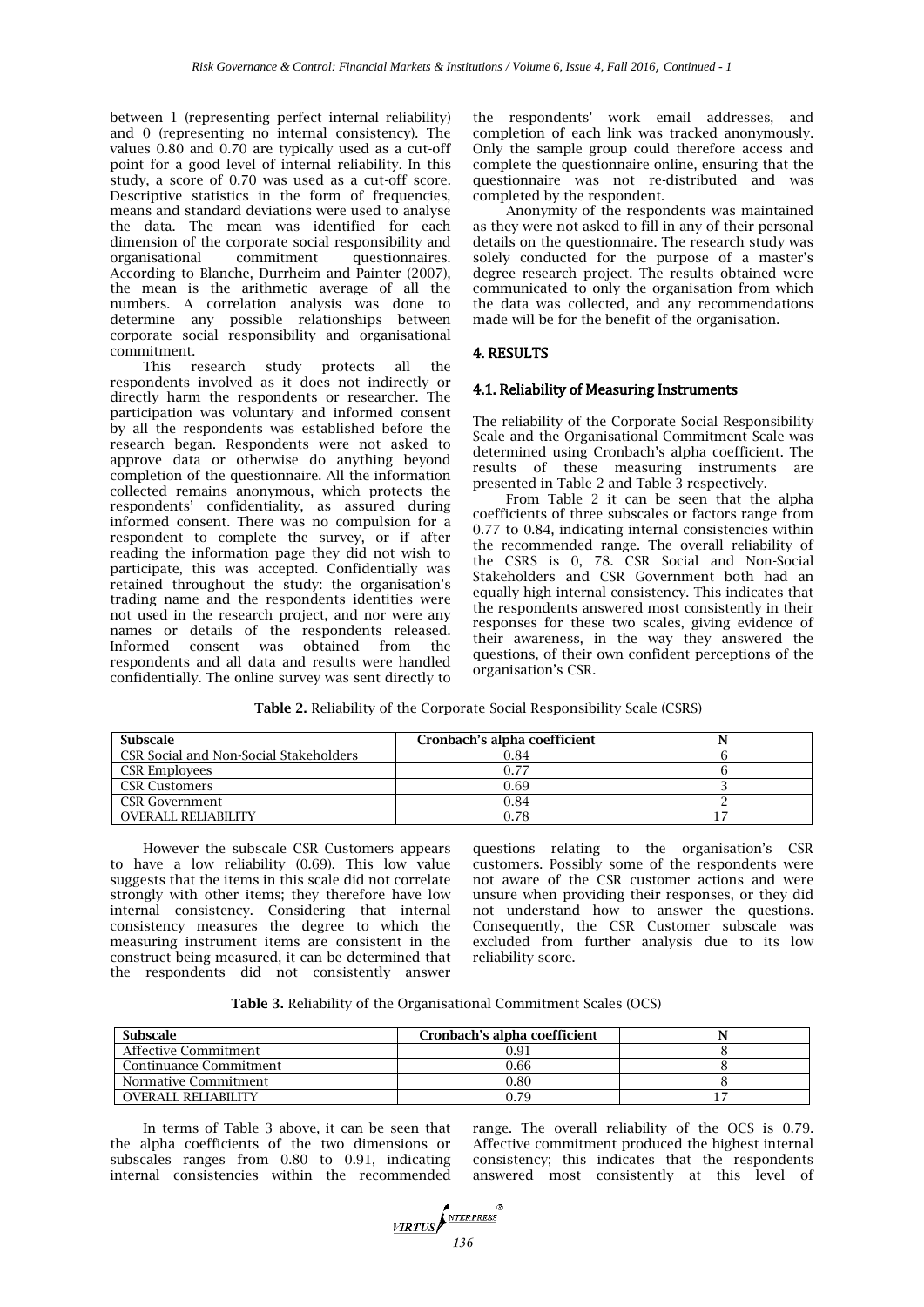commitment. However, the subscale's Continuance Commitment appears to have a low reliability (0.66). This low value suggests that the items in these scales did not correlate strongly with other items and therefore has low internal consistency. This could possibly indicate that the respondents did not understand the question or how to respond to the continuance questions. Consequently, the continuance commitment scale was excluded from further analysis due to its low reliability score.

# 4.2. Descriptive Results of Corporate Social Responsibility and Organisational Commitment

This section discusses the descriptive statistics of the corporate social responsibility and organisational commitment measures. The statistics are presented in Table 4.

| Table 4. Descriptive Statistics of Corporate Social Responsibility |  |  |
|--------------------------------------------------------------------|--|--|
|                                                                    |  |  |

| <b>Subscale</b>                        | Mean | <b>Std. Deviation</b> | <b>Skewness</b> | Kurtosis |
|----------------------------------------|------|-----------------------|-----------------|----------|
| CSR Social and Non-Social Stakeholders | 3.40 | 3.5                   | $-0.47$         |          |
| CSR Employees                          | 3.30 | 3.9                   | $-0.27$         | 0.27     |
| CSR Government                         | 4.01 |                       | $-0.36$         | $-0.24$  |
| <b>OVERALL</b>                         | 3.57 |                       |                 |          |

The mean was represented on a scale of 1 to 5, with 1 as low, 3 average and 5 high. From Table 4, taking into account the corporate social responsibility subscales that had an acceptable level of reliability, it can be seen that the overall mean score of 3.57 indicates a positive perception. The respondents perceive the organisation to be most socially responsible to government (mean  $= 4.01$ ). The second highest positive perception of

responsibility belongs to social and non-social stakeholders (mean = 3.40). This subscale is followed by employees (mean  $=$  3.30), indicating a positive perception of the organisation's CSR towards employees. These results indicate that the employees perceived the organisation to be socially responsible in actions towards government, which represents the legal dimension of Carroll's (1991) model.

**Table 5.** Descriptive Statistics of Organisational Commitment

| <b>Subscale</b>      | N             | Mean         | <b>Std. Deviation</b> | <b>Skewness</b> | <b>Kurtosis</b> |
|----------------------|---------------|--------------|-----------------------|-----------------|-----------------|
| Affective Commitment | $\rightarrow$ | 3.20         |                       | $-0.38$         | $-0.35$         |
| Normative Commitment | $\rightarrow$ | 3.04         | ه. د                  | $-0.20$         | $-0.68$         |
| <b>OVERALL</b>       |               | רי ר<br>J.IL |                       |                 |                 |

Based on the dimensions that had an acceptable level of reliability, it can be seen from Table 5 above that the overall mean score for organisational commitment in this organisation is 3.12. This score indicates a fairly positive perception, because the mean was represented on a scale of 1 to 5, with 1 as low, 3 average and 5 high.

The mean scores of the organisational commitment scale indicate that the respondents are committed to the organisation to a moderate level/degree. Their mean scores are interpreted to assume that the sample group of respondents seem to be more affectively committed  $(m = 3.20)$  than normative dimensions ( $m = 3.04$ ). These results indicate that more employees are committed to the organisation because they desire this, instead of feeling an obligation to stay with the organisation.

Skewness is essential to determine if the distribution is symmetrical or asymmetrical, while kurtosis examines the nature of the distribution (Huck, 2009). The standard deviation for this research indicates the range of responses given by the respondents. While the negative skewness of the distribution indicates that the respondents responded more positively (agree) to the scale's questions (from a scale of 1–5, 1 being "strongly disagree" and 5 being "strongly agree"). The kurtosis shows that the distribution was not overly peaked but instead showed a flat shape in a range described as flat, wide or broad.

# 4.3. Correlation Between Corporate Social Responsibility and Organisational Commitment

The relationship between corporate social responsibilities and organisational commitments was determined using the Pearson moment correlations. Results of the relationship between these two variables are presented below in Table 6.

As indicated in Table 6, there seems to be a significant relation between corporate social responsibility and affective commitment. This shows that the employees who have a positive perception of CSR in the organisation seem to be affectively committed to the organisation. This implies that they are inclined to stay or remain employed by this organisation because they desire this. From this evidence Turker's (2009b) findings are supported. These findings show that an employee who is emotionally invested in an organisation that is deemed to be ethical and socially responsible will be proud to be associated with that organisation and will have a greater intention to stay.

Normative commitment shows significant relationships to CSR social and stakeholders and CSR employees. This finding suggests that employees who felt obligated to stay with the organisation perceived their organisation to be very responsible in its approach to the environment and sustainability, as well as the welfare and benefit of its employees. However, there was no correlation between normative commitment and CSR government; signifying that the employees' obligation or duty to stay with the organisation is

**VIRTUS**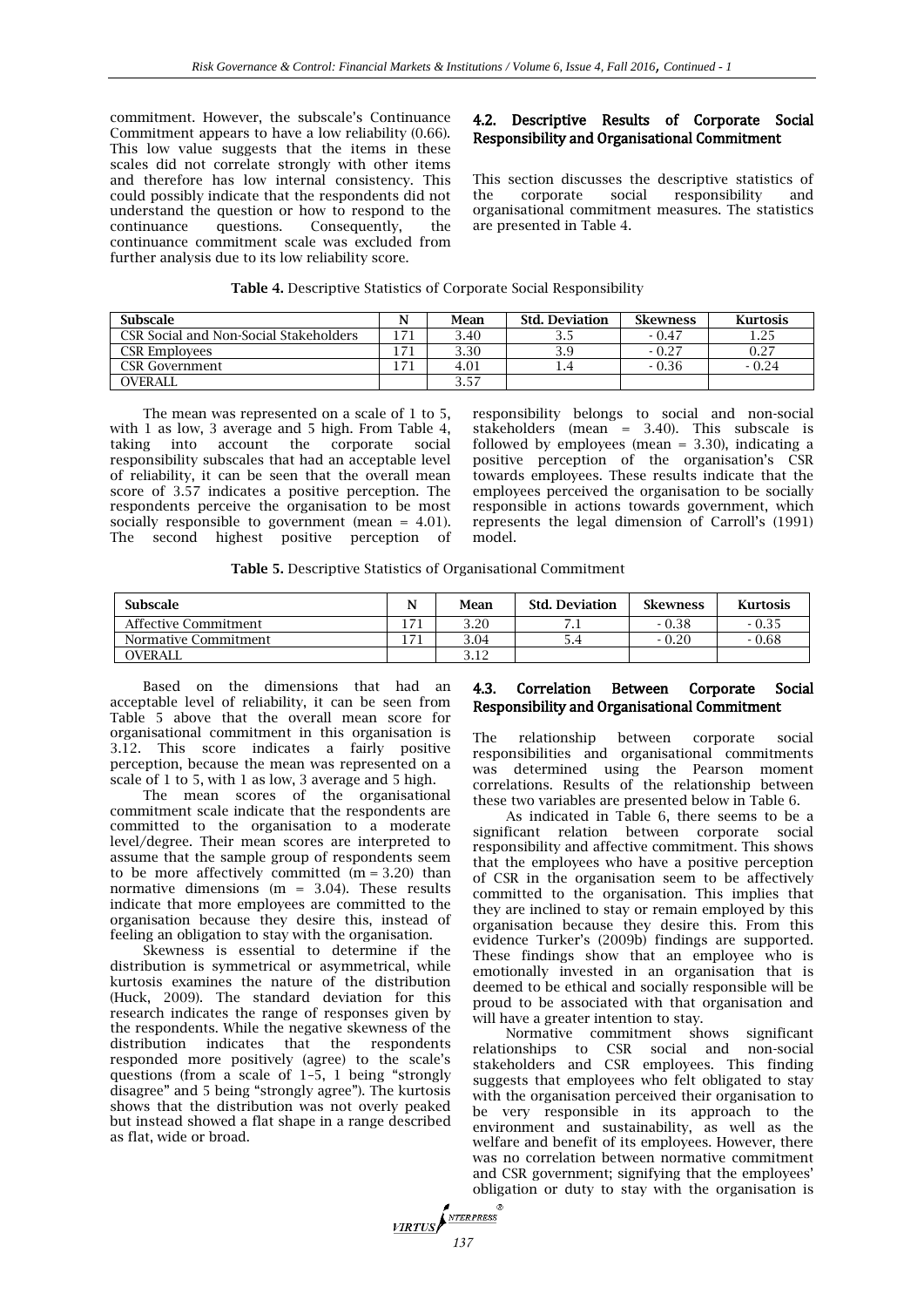not credited to the organisation's legal responsibility. In relation to these findings, Greenberg and Baron (2003) support the results, stating that normatively committed employees are concerned about maintaining a good impression with their organisation (stakeholders) and their colleagues, and would be worried about what their colleagues (employees) would think if they wanted to leave the organisation.

**Table 6.** Correlations: Corporate Social Responsibility and Organisational Commitment

| <b>Variable</b>                                  |                                       | <b>CSRSNS</b> | <b>CSRE</b> | <b>CSRG</b> | AC       | <b>NC</b> |
|--------------------------------------------------|---------------------------------------|---------------|-------------|-------------|----------|-----------|
| CSR Social & Non-Social<br>Stakeholders (CSRSNS) | Person Correlation<br>Sig. (2-tailed) | T             |             |             |          |           |
|                                                  | N                                     | 171           |             |             |          |           |
| <b>CSR Employees</b>                             | Person Correlation<br>Sig. (2-tailed) | $0.65**$      |             |             |          |           |
| (CSRE)                                           |                                       | 171           | 171         |             |          |           |
| <b>CSR</b> Government                            | <b>Person Correlation</b>             | $0.35**$      |             |             |          |           |
| (CSRG)                                           | Sig. (2-tailed)                       |               | $0.42**$    |             |          |           |
|                                                  |                                       | 171           |             | 171         |          |           |
|                                                  | Person Correlation                    | $0.39**$      | $0.58**$    | $0.39**$    |          |           |
| Affective Commitment (AC)                        | Sig. (2-tailed)                       |               |             |             |          |           |
|                                                  |                                       | 171           |             | 171         | 171      |           |
|                                                  | <b>Person Correlation</b>             | $0.20**$      | $0.19*$     | 0.53        | $0.45**$ | 1         |
| Normative Commitment (NC)                        | Sig. (2-tailed)                       |               |             |             |          |           |
|                                                  | N                                     | 171           | 171         | 171         | 171      | 171       |

*\*\*. Correlation is significant at the 0.01 level (2-tailed).*

*\*. Correlation is significant at the 0.05 level (2-tailed).*

## 5. DISCUSSION

The purpose of this study was to determine the relationship between corporate social responsibility (CSR) and organisational commitment. The results described above have reflected the correlations between CSR and organisational commitment. The results revealed that the measuring instruments used in this study were reliable, except for the CSR Customers subscale and the Continuance Commitment subscale, both of which appeared to have an unacceptably low reliability.

The respondents indicated the strongest CSR influence to be among social and non-social stakeholders, while the second highest perception belonged to CSR employees. Turker (2009b) describes the social and non-social stakeholder of the organisation as individuals who expect organisations to be responsible towards society, the natural environment, future generations and nongovernmental organisations. The respondents therefore indicated by their replies that they deem the organisation to be actively exercising this CSR. Some of the item descriptions (Turker, 2009b) of the CSR social and non-social stakeholders give a clearer understanding of the respondents' perceptions of activities. The respondents indicated that they believe that the organisation participates in those activities which aim to protect and improve the quality of the natural environment. The respondents suggested that the organisation does implement special programmes to reduce its negative impact on the natural environment, and targets sustainable development taking into consideration the future generations and the environment.

These findings therefore relate to the sustainability initiatives adopted by the organisation, and links with Pitt's (2012) findings derived from the multiple regression suggesting that both internal and external CSR predicts organisational commitment (= 4.92,  $p < .0001$ ; = 2.64,  $p = 0.0095$  respectively). According to Pitt (2012), the perceptions of external CSR are concerned with the capability of organisational initiatives aimed at environmental sustainability and assisting communities in need, directly relating to Turker's (2009b) CSRS and the respondents' perceptions in this study.

The research findings also link to Turker's (2009b) study which revealed CSR to social and nonsocial stakeholders, customers and employees were the noteworthy predictors of organisational commitment. However, contradicting Turker's (2000b) findings, the respondents in this study did not indicate a strong perception of the organisations' social responsibility to its customers, but instead indicated a social responsibility to the government. According to Turker (2009b), a possible reason for his sample group not indicating that CSR government is important may be the fact that they considered compliance with legal requirements such as payment of taxes to be something already done by the organisation; they may therefore not have considered this to be a social responsibility, but rather, a necessity. It is important to note that Turker's (2009b) sample group came from Turkey, a Middle Eastern country, while the respondents in this study were from a South African organisation. It is relevant to this study that we take into consideration South Africa's history and changes in legislation that came into effect only in 1994 (Shongwe, 2008). This could explain why the organisation is actively working to promote CSR government responsibilities as a way to create equality and provide opportunities that had been previously disregarded. In addition, it is suggested that the employees in the survey perceive this to be significant in the organisation.

The dominant commitment expressed by the respondents was affective commitment. This finding relates to the social identity theory which suggests that the respondents' perceptions of the corporate image of the organisation play a significant role in shaping their identity (Turker, 2009a). The theory also agrees with Turker's (2009b) research which proposes that organisations need to engage in social

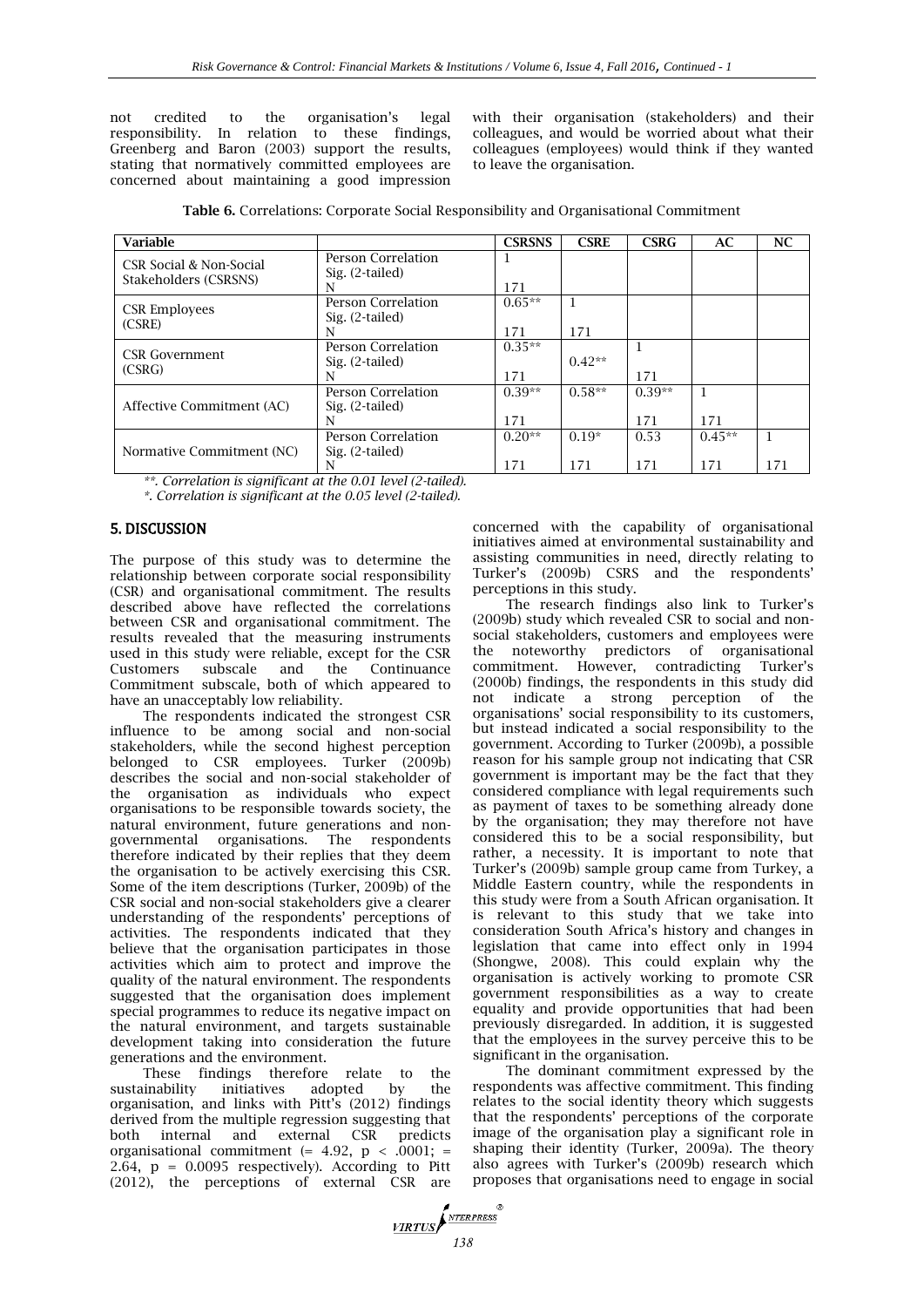activities that are deemed ethical and beneficial to society, so that employees can be proud of their membership of the organisation (Turker, 2009a). These respondents therefore indicated that their commitment is based on their desire to stay with the organisation. Peterson (2004) provided a possible reason for these findings, when he suggested that organisations need to positively invest in attraction, retention and motivation of employees in order to gain corporate social performance, as employees identify strongly with positive organisational values. It is interesting to note that the respondents showed normative commitment to CSR social and non-social stakeholders and employees, while there was no relationship evident with CSR government. This implies that that the employees do not feel obligated to remain committed to the organisation based on the CSR government dimension.

With no relationship existing between continuance commitment and CSR, it could be suggested that the organisation does not effectively contribute to encouraging employees to stay by means of benefits and rewards. Turker (2009a) suggests that employee benefits are important to engage organisational commitment as they form part of Maslow's hierarchy needs, which are classified under the high-order needs of esteem and self-actualisation (Daft, 2003, cited in Turker, 2009b). Therefore, it can be argued that the fulfilment of these high-order needs can strongly affect the level of organisational commitment. Given this reasoning, it is possible that because the organisation is not offering rewards and benefits that appeal to employees, the employees do not feel obligated to stay with the organisation.

Finally, the respondents indicated that the organisation does not act in a socially responsible way towards its customers, which may constitute evidence of a non-existent organisational commitment for this CSR dimension. According to Turker (2009a), customers are considered important stakeholders as they contribute to the financial success of the organisation. Hence a healthy relationship must be maintained between the organisation (seller) and the customer (buyer). The consequence of this finding could be that the organisation is not contributing to its organisational success. This statement is supported by Turker (2009b), who emphasises that CSR with customers is significant and can be created by delivering high quality products at competitive prices, thus ensuring the loyalty of the customer to the product and having a constructive effect on the financial performance of the organisation.

According to Turker (2009a), if CSR activities encourage an organisation's image enhancement and create product and service rivalry with its competitors, this could lead to organisational commitment and organisational success. Membership at a favourable and reputable organisation can improve an employee's social identity and persuade affective commitment rather than continuance and normative commitments (Turker, 2009a). The reverse can therefore also be stated, that if an organisation does not invest in building customer social responsibility this could negatively affect the employee's social identity and the employee will not feel proud to be associated

with the organisation. If employees do not feel committed to the organisation the end result will be a reduction in its organisational success.

# CONCLUSIONS, IMPLICATIONS, LIMITATIONS AND RECOMMENDATIONS FOR FUTURE RESEARCH

Based on the results of the research, it can be concluded that there is a relationship between corporate social responsibility and organisational commitment within the retail organisation. This implies that when perceive the organisation to be socially responsible to its social and non-social stakeholders they tend to be committed. Hence CSR awareness training should be better promoted, and employee contributions should be strongly encouraged to further reinforce the employee's social identity with the organisation and to maintain affective commitment.

This study had several limitations. The first limitation was related to the population, sampling strategy, and sample group, as convenience sampling was used and all the respondents were from a single organisation. Consequently, the results could not be generalised to the wider population or other retail organisations. In addition to this, some of the scales in the corporate social responsibility scale did not yield reliable results and could not be used in determining the relationship between CSR and organisational commitment. Therefore, the present results are limited to the specific retail organisation and further research would be required in order to generalise to other populations. The survey used was a cross-sectional design, conducted at a single point in time, and therefore causal or longitudinal inferences cannot be made. Another limitation could be that the respondents/employees were not fully educated about CSR in totality or the CSR practices of the organisation. In spite of the limitations, this study made specific recommendations for the retail organisation to address, and for further research. The organisation should communicate the findings of the study to all employees in order to create awareness of corporate social responsibility and organisational commitment. The strengths of CSR social and nonsocial stakeholders and normative and affective commitment levels should be highlighted. The organisation should address the finding relating to the preferred CSR of social and non-social stakeholders and draw attention to what this means for the organisation.

Further research should be conducted on the relationship between CSR and organisational commitment within other South African consulting organisations to improve the generalisability of the results. Further research should also be conducted with a larger sample to assist in improving the reliability of the results. Moreover, the administration of the questionnaires should be conducted in person in order to ensure respondents understand the questions and the administrator can deal with any questions that may arise. A longitudinal study should be conducted over time to determine the effect of changing organisational culture on organisational commitment.